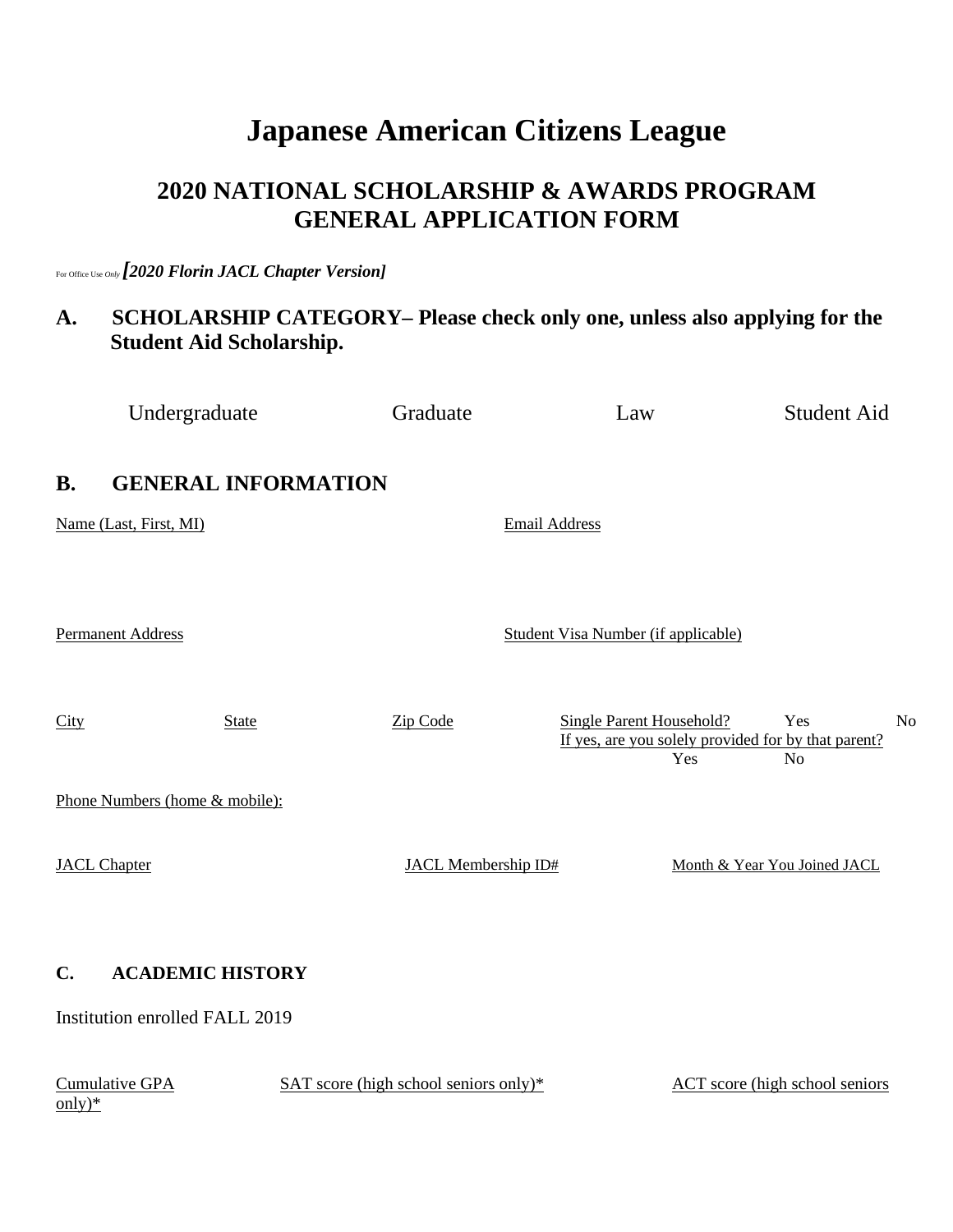Please list all schools attended beginning with most current. (Entering Freshman include only your high school)

Institution Name Dates Attended Major/Minor (intended) GPA

#### **Transcripts**

**The transcript must remain sealed to be considered official. Additional copies for your application are not required***.* 

•Entering Freshman: must include one official, sealed transcript from your high school. \*SAT and/or ACT scores must be verified: either contained in official transcripts or a copy from the Board of Test Administration (BTA). The

JACL does not have a code for obtaining these scores from the BTA.

•Undergraduate: must submit transcript for previous college work completed (include transcripts of all schools attended).

•Graduate & Law: must submit all the undergraduate transcripts and current graduate transcripts. Student Aid: must enclose a copy of official, sealed transcripts from all colleges and universities attended.

## **D. JACL INVOLVEMENT**

JACL is an established organization that welcomes greater youth involvement. What has your involvement been in the JACL (on the chapter, district and national levels)? Indicate level of involvement, years of participation, positions held and any awards received. DO NOT EXCEED THE FRONT OF ONE PAGE

### **E. PERSONAL STATEMENT**

"Why is it important for APIA youth to have a political understanding of their identity and the histories of their communities? How has this understanding impacted your community involvement? Limit your statement to 2 pages or less. Please type and double space all statements.

## **F. SCHOLASTIC HONORS**

Please list all JACL scholarships, non-JACL scholarships and academic awards that you have received. Indicate for each, the year in which you received the award. DO NOT EXCEED THE FRONT OF ONE PAGE.

## **G. EXTRA CURRICULAR ACTIVITIES**

\*JACL activities, work and involvement should be noted in the JACL INVOLVEMENT section rather than this section.

#### SCHOOL ACTIVITIES & WORK HISTORY

Please list all campus activities, indicating the year of the activity, leadership positions held and awards received. Please also list dates and job titles of all work experience. DO NOT EXCEED THE FRONT OF ONE PAGE.

#### COMMUNITY INVOLVEMENT

Please list all community and Asian Pacific Islander American community involvement. Indicate years of participation, positions held and awards received. DO NOT EXCEED THE FRONT OF ONE PAGE.

#### PREFERENCES

Do you have an interest in journalism, agriculture or human/civil rights work? Do you plan a career in public or social services, cancer research, dentistry, medicine, or the ministry? Do you have an interest in Japanese language/culture or U.S./Japan Relations? If yes, please explain (**ministry students must be in their second year of study and provide a two-page statement about their Call to the Ministry**).